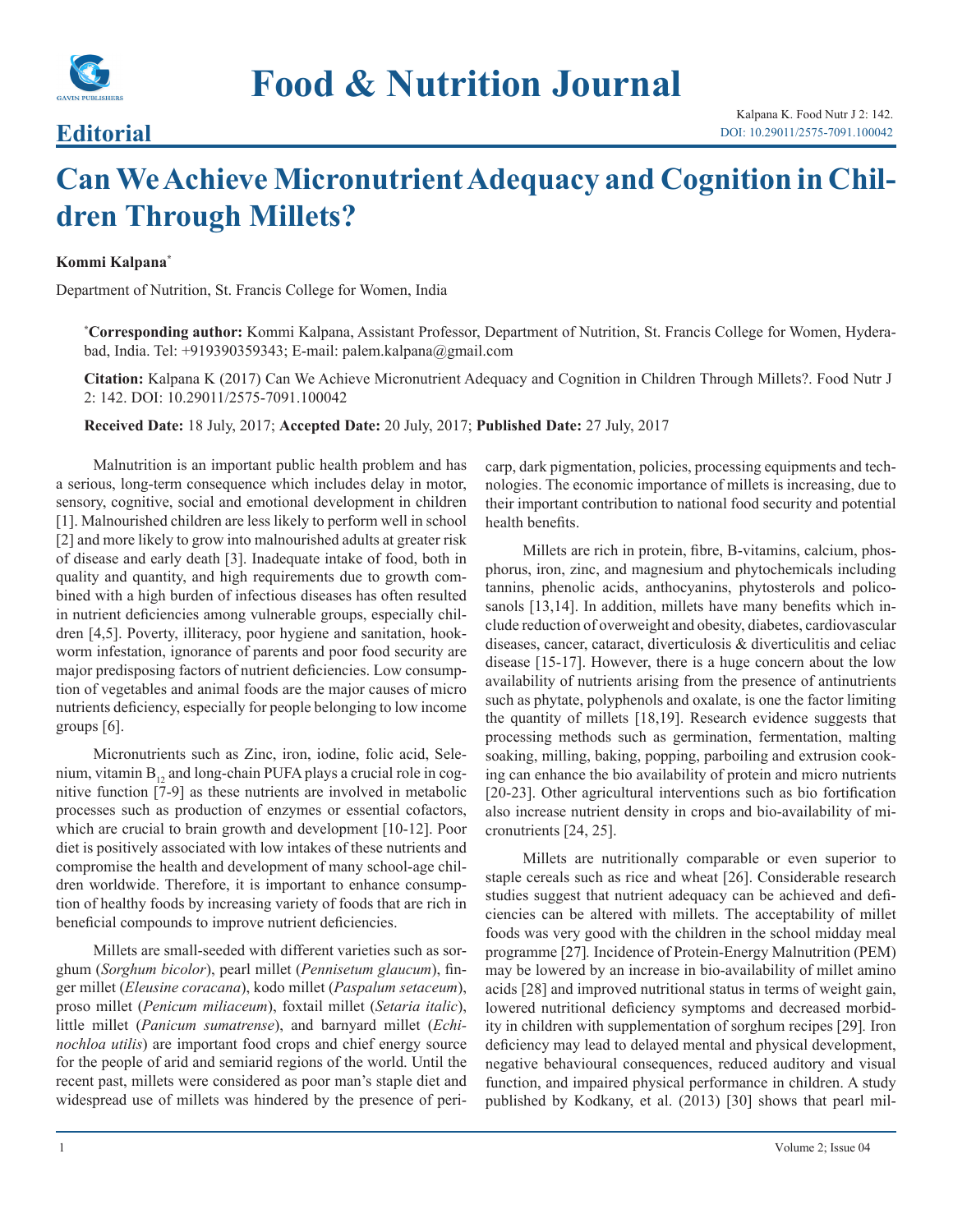**Citation:** Kalpana K (2017) Can We Achieve Micronutrient Adequacy and Cognition in Children Through Millets?. Food Nutr J 2: 142. DOI: 10.29011/2575-7091.100042

let contains more iron can provide young children with their full daily iron needs. Nazni, et al. (2010) [31] also shows an increase in height, weight, hemoglobin and improved cognition with supplementation of Ragi biscuits for a period of 3 months in children aged between 2-3 years. The impact of sorghum diet on serum micronutrient status in terms of hemoglobin, ferritin, calcium, retinol binding protein, folic acid of school children showed a positive impact with the inclusion of  $60\%$  sorghum  $+40\%$  rice diet for a period of 8 months than a rice based diet alone [32].

Henceforth, it is concluded that cognition can be improved with micronutrient adequacy through inclusion of millets in our diet. Biofortification of millet crops is found to be useful, thus research should be continued to ameliorate micronutrient inadequacy. Research on the cognitive benefits of various millets in all age groups should be explored.

## **References**

- 1. [UNICEF \(2005\) Mapping India's Children: UNICEF in Action. Child De](https://issuu.com/myriadeditions/docs/unicef_india_children/20)velopment and Nutrition Pg No: 24.
- Rashmi MR, Shweta BM, Fathima FN, Agrawal T, Shah M, et al. (2015) Prevalence of Malnutrition and Relationship with Scholastic [Performance among Primary and Secondary School Children in Two](https://www.ncbi.nlm.nih.gov/pubmed/25861170https:/www.ncbi.nlm.nih.gov/pmc/articles/PMC4389510/)  [Select Private Schools in Bangalore Rural District \(India\). Indian J](https://www.ncbi.nlm.nih.gov/pubmed/25861170https:/www.ncbi.nlm.nih.gov/pmc/articles/PMC4389510/)  [Community Med 40: 97-102.](https://www.ncbi.nlm.nih.gov/pubmed/25861170https:/www.ncbi.nlm.nih.gov/pmc/articles/PMC4389510/)
- 3. [Caulfield EL, Onis M, Blössner M, Black RE \(2004\) Under nutrition as](https://www.ncbi.nlm.nih.gov/pubmed/15213048)  an underlying cause of child deaths associated with diarrhea, pneumo[nia, malaria, and measles. Am J Clin Nutr 80: 193-198.](https://www.ncbi.nlm.nih.gov/pubmed/15213048)
- 4. [Bhaskaram P \(2002\) Micronutrient Malnutrition, Infection, and Immu](https://www.ncbi.nlm.nih.gov/pubmed/12035857)nity: An Overview. Nutrition Reviews 60: 40-45.
- 5. [Ochola S, Masibo PK \(2014\) Dietary Intake of Schoolchildren and](https://www.ncbi.nlm.nih.gov/pubmed/25341871)  Adolescents in Developing Countries. Ann Nutr Metab 64: 24-40.
- 6. [Fernandeez-Rao S, Hurley K, Nair M, Balakrishna N, Tilton N, et al.](http://www.fasebj.org/content/29/1_Supplement/28.2http:/www.fasebj.org/search?author1=Sylvia+Fernandeez-Rao&sortspec=date&submit=Submit)  (2015) Multiple micronutrients and early learning interventions pro[mote infant micronutrient status and development. FASEB 29: Supple](http://www.fasebj.org/content/29/1_Supplement/28.2http:/www.fasebj.org/search?author1=Sylvia+Fernandeez-Rao&sortspec=date&submit=Submit)ment [28.2.](http://www.fasebj.org/content/29/1_Supplement/28.2http:/www.fasebj.org/search?author1=Sylvia+Fernandeez-Rao&sortspec=date&submit=Submit)
- 7. [Neumann CG, Nimrod O. Bwibo Y, Suzanne P, Murphy, et al. \(2003\)](https://www.ncbi.nlm.nih.gov/pubmed/14672294)  Animal Source Foods Improve Dietary Quality, Micronutrient Status, [Growth and Cognitive Function in Kenyan School Children: Back](https://www.ncbi.nlm.nih.gov/pubmed/14672294)[ground, Study Design and Baseline Findings. J Nutr 133: 3941-3949.](https://www.ncbi.nlm.nih.gov/pubmed/14672294)
- 8. [McAfee AJ, Mulhern MS, McSorley EM, Wallace JMW, Bonham PM, e](https://www.ncbi.nlm.nih.gov/pubmed/22321870)t 25. [De Moura FF, Palmer AC, Finkelstein JL, Haas JD, Laura E, et al.](http://advances.nutrition.org/content/5/5/568.abstract)  al. (2012) Intakes and adequacy of potentially important nutrients for [cognitive development among 5-year-old children in the Seychelles](https://www.ncbi.nlm.nih.gov/pubmed/22321870)  [Child Development and Nutrition Study. Public Health Nutr 15: 1670-](https://www.ncbi.nlm.nih.gov/pubmed/22321870) [1677](https://www.ncbi.nlm.nih.gov/pubmed/22321870).
- 9. [Bourre JM \(2006\) Effects of nutrients \(in food\) on the structure and](http://citeseerx.ist.psu.edu/viewdoc/download?doi=10.1.1.468.728&rep=rep1&type=pdf)  function of the nervous system: update on dietary requirements for [brain. Part 2: macronutrients. J Nutr Health Aging 10: 386-399](http://citeseerx.ist.psu.edu/viewdoc/download?doi=10.1.1.468.728&rep=rep1&type=pdf).
- 10. [Benton D \(2001\) Micro-nutrient supplementation and the intelligence](https://www.ncbi.nlm.nih.gov/pubmed/11445136)  of children. Neurosci Biobehav Rev 25: 297-309.
- 11. [Bryan J, Osendarp S, Hughes D, Calvaresi E, Baghurst K, et al. \(2004](https://www.ncbi.nlm.nih.gov/pubmed/15478684)) Nutrients for cognitive development in school-aged children. Nutr Rev [62: 295-306](https://www.ncbi.nlm.nih.gov/pubmed/15478684).
- 12. [Frensham LJ, Bryan J, Parletta N \(2012\) Influences of micronutrient](https://www.ncbi.nlm.nih.gov/pubmed/23035806)  and omega-3 fatty acid supplementation on cognition, learning, and [behavior: methodological considerations and implications for children](https://www.ncbi.nlm.nih.gov/pubmed/23035806)  [and adolescents in developed societies. Nut Rev 70: 594-610](https://www.ncbi.nlm.nih.gov/pubmed/23035806).
- 13. [Mal B, Padulosi S, Ravi SB \(2010\) Minor millets in South Asia: learn](http://millets.res.in/books/Minor_millets_in_South_Asia_1407.pdf)ings from IFAD-NUS Project in India and Nepal. Maccarese, Rome, [Italy: Bioversity Intl and Chennai, India: M.S. Swaminathan Research](http://millets.res.in/books/Minor_millets_in_South_Asia_1407.pdf)  [Foundation, India. Pg No: 1-185.](http://millets.res.in/books/Minor_millets_in_South_Asia_1407.pdf)
- 14. Rao DB, ¡Malleshi NG, ¡Annor GA, Patil JV (2016) Millets Value Chain for Nutritional Security: A Replicable Success model from India. India[.](https://books.google.co.in/books?id=yGsgDQAAQBAJ&printsec=frontcover&dq=Millets+Value+Chain+for+Nutritional+Security:+A+Replicable+Success&hl=en&sa=X&ved=0ahUKEwi0lJKLoJzVAhXLq48KHXTHC24Q6AEIIzAA#v=onepage&q=Millets Value Chain for Nutritional Se)  [Chapter 2: 26-30](https://books.google.co.in/books?id=yGsgDQAAQBAJ&printsec=frontcover&dq=Millets+Value+Chain+for+Nutritional+Security:+A+Replicable+Success&hl=en&sa=X&ved=0ahUKEwi0lJKLoJzVAhXLq48KHXTHC24Q6AEIIzAA#v=onepage&q=Millets Value Chain for Nutritional Se).
- 15. Rao BD, Kalpana K, Ganapathy KN, Patil JV (2013) Potential functional implications of millets in health and disease. Global consultation on millets promotion for health and nutritional security, Society for millets Research. Pg No: 69-77.
- 16. [Awika JM, Rooney LW \(2002\) Sorghum phytochemicals and their po](https://www.ncbi.nlm.nih.gov/pubmed/15184005http:/www.sciencedirect.com/science/journal/03088146/78/1)tential impact on human health. Phytochemistry 65: 1199-221.
- 17. [Prasad MR, Rao BD, Kalpana K, Rao VM, Patil JV \(2014\) Glycaemic](https://issuu.com/myriadeditions/docs/unicef_india_children/20)  index and glycaemic load of sorghum products. J Sci Food Agric 95[:](https://www.ncbi.nlm.nih.gov/pubmed/25092385)  [1626-1630](https://www.ncbi.nlm.nih.gov/pubmed/25092385).
- 18. [Duodu KG, Taylor JRN, Belton PS, Hamaker BR \(2003\) Factors affect](https://www.ncbi.nlm.nih.gov/pubmed/25861170https:/www.ncbi.nlm.nih.gov/pmc/articles/PMC4389510/)ing sorghum protein digestibility. J Cereal Sci 38: 117-131.
- 19. Annor GA, Catrin Ty, Marcone M, Ragaee S, Marti A (2017) Why do millets have slower starch and protein digestibility than other cereals?. [Trends Food Sci Tech](http://www.sciencedirect.com/science/journal/09242244) 66: 73-83.
- 20. [Selma HAE, Tinay AHE, Yousif NE, Elsheikh EAE \(2002\) Effect of](http://khartoumspace.uofk.edu/handle/123456789/17823?show=full)  natural fermentation on nutritive value and in vitro protein digestibility [of pearl millet. Food Chem 78: 75-79.](http://khartoumspace.uofk.edu/handle/123456789/17823?show=full)
- 21. Nikmaram N, Leong SY, Koubaa M, Zhu Z, Barba FJ (2017) Effect of [extrusion on the anti-nutritional factors of food products: An](https://www.ncbi.nlm.nih.gov/pubmed/25341871) overview. [Food Control](http://www.sciencedirect.com/science/journal/09567135) 79: 62-73.
- 22. [Sharma M, Niranjan K \(2017\) Foxtail millet: Properties, processing,](http://doi.org/10.29011/2575-7091. 100042)  [health benefits, and uses. Food Reviews Int. Pg No: 1-35](http://www.fasebj.org/content/29/1_Supplement/28.2http:/www.fasebj.org/search?author1=Sylvia+Fernandeez-Rao&sortspec=date&submit=Submit).
- 23. [Saleh ASM, Zhang Q, Chen Q, Chen J, Shen Q \(2013\) Millet Grains:](http://onlinelibrary.wiley.com/doi/10.1111/1541-4337.12012/abstract)  Nutritional Quality, Processing, and Potential Health Benefits. Com[prehensive Reviews Food Sci Food Safety 12: 281-295.](http://onlinelibrary.wiley.com/doi/10.1111/1541-4337.12012/abstract)
- 24. [Finkelstein J, Mehta S, Udipi S, Ghugre PS, Luna SV, et al. \(2015\) A](https://www.ncbi.nlm.nih.gov/pubmed/25948782) Randomized Trial of Iron-Biofortified Pearl Millet in School Children in [India. J Nutr 145: 1576-1581](https://www.ncbi.nlm.nih.gov/pubmed/25948782).
- [\(2014\) Are Biofortified Staple Food Crops Improving Vitamin A and](https://www.ncbi.nlm.nih.gov/pubmed/22321870)  [Iron Status in Omen and Children? New Evidence from Efficacy Trials](http://advances.nutrition.org/content/5/5/568.abstract). [Adv Nutr 5: 568-570](http://advances.nutrition.org/content/5/5/568.abstract).
- 26. Gopalan C, Ramasastri BV, Balasubramanian SC (2004) Nutritive value of Indian foods. National Institute of Nutrition, Indian Council of [Medical Research. Hyderabad, AP, India. Pg No: 156.](http://citeseerx.ist.psu.edu/viewdoc/download?doi=10.1.1.468.728&rep=rep1&type=pdf)
- 27. Lakshmidevi M, Usharani M, Umadevi K, Kalpana (2012) Feasibility of Introducing Jowar in Midday Meal Programmes: A Study in Three [Regions of Andhra Pradesh. Indian J Social Work 73: 601-606.](https://www.ncbi.nlm.nih.gov/pubmed/11445136)